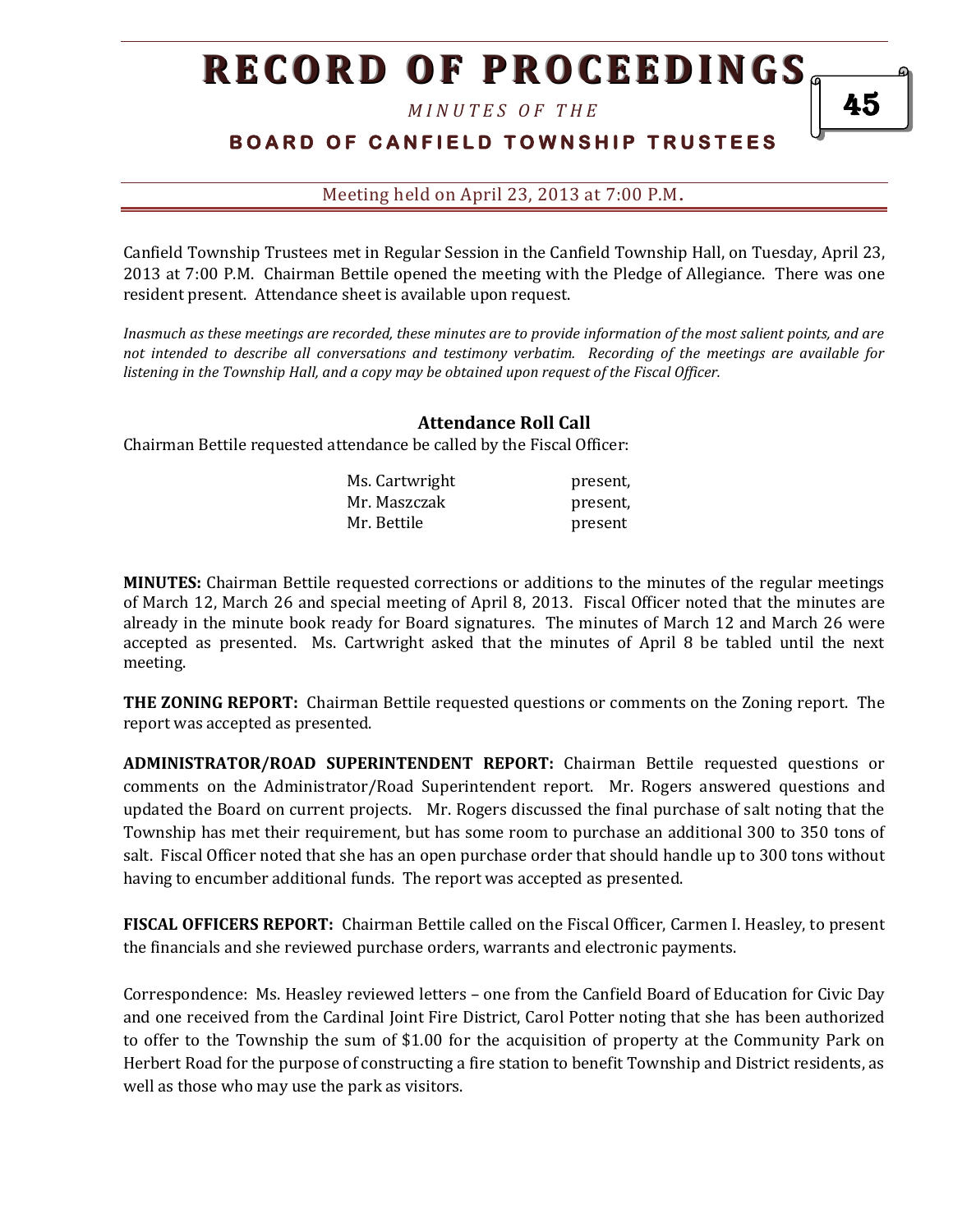*M I N U T E S O F T H E* 

### **B O A R D O F C A N F I E L D T O W N S H I P T R U S T E E S**

Meeting held on April 23, 2013 at 7:00 P.M**.**

#### **UNFINISHED BUSINESS RESOLUTION 2013-04-23-78 Westbury Park Sidewalk Project**

Mr. Maszczak moved to accept the best low bid for the Westbury Park Sidewalk Project from Foust Construction for \$20,800.00 to complete the sidewalk installation in Plats #1 and #3. Ms. Cartwright seconded the Motion. Discussion: This project is being funded by the performance bond. Roll call: Ms. Cartwright, yes; Mr. Maszczak, yes; Mr. Bettile, yes. Motion carried 3 to 0.

#### **RESOLUTION 2013-04-23-79 Rescind of Motion**

Ms. Cartwright moved to rescind the Motion titled "Township's Community Park Fertilization" tabled during the meeting of March 26, 2013 that was replaced with Resolution #**2013-04-09-71** at the meeting of April 9, 2013. Mr. Bettile seconded the Motion. Roll call: Ms. Cartwright, yes; Mr. Maszczak, yes; Mr. Bettile, yes. Motion carried 3 to 0.

#### **NEW BUSINESS RESOLUTION 2013-04-23-80 Nature Works Grant Program**

Mr. Bettile moved to approve as follows: WHEREAS, the Canfield Township Trustees desires financial assistance under the NatureWorks Grant Program, NOW, THEREFORE, be it resolved by the Canfield Township Trustees. That the Canfield Township Trustees approve filing this application for financial assistance. That Keith Rogers, Township Administrator/ Superintendent is hereby authorized and directed to execute and file an application with the Ohio Department of Natural Resources and to provide all information and documentation required to become eligible for possible funding assistance. That the Canfield Township Trustees do agree to obligate the funds required to satisfactorily complete the proposed project and become eligible for reimbursement under the terms of the NatureWorks Grant Program. The Motion was seconded by Ms. Cartwright. Roll call: Ms. Cartwright, yes; Mr. Maszczak, yes; Mr. Bettile, yes. Motion carried 3 to 0.

#### **RESOLUTION 2013-04-23-81 Items Declared**

Ms. Cartwright moved to declare the following items as salvage and remove these items from inventory. In the Public Works Department: an electric leaf blower, a parts washer, and a black office chair. From the Township Office: (2) desk top computers with monitors and keyboards, (1) server with monitor and keyboard. The Motion was seconded by Maszczak. Discussion: The original discussion was to dispose of the declared computers during the electronics drive for recycling, but the Fiscal Officer suggested that the computers be donated to Canfield Care Net. Mr. Bettile suggested that Mr. Rogers contact our IP person to see if the memories can be wiped cleaned, otherwise, the computers will be recycled. Roll call: Ms. Cartwright, yes; Mr. Maszczak, yes; Mr. Bettile, yes. Motion carried 3 to 0.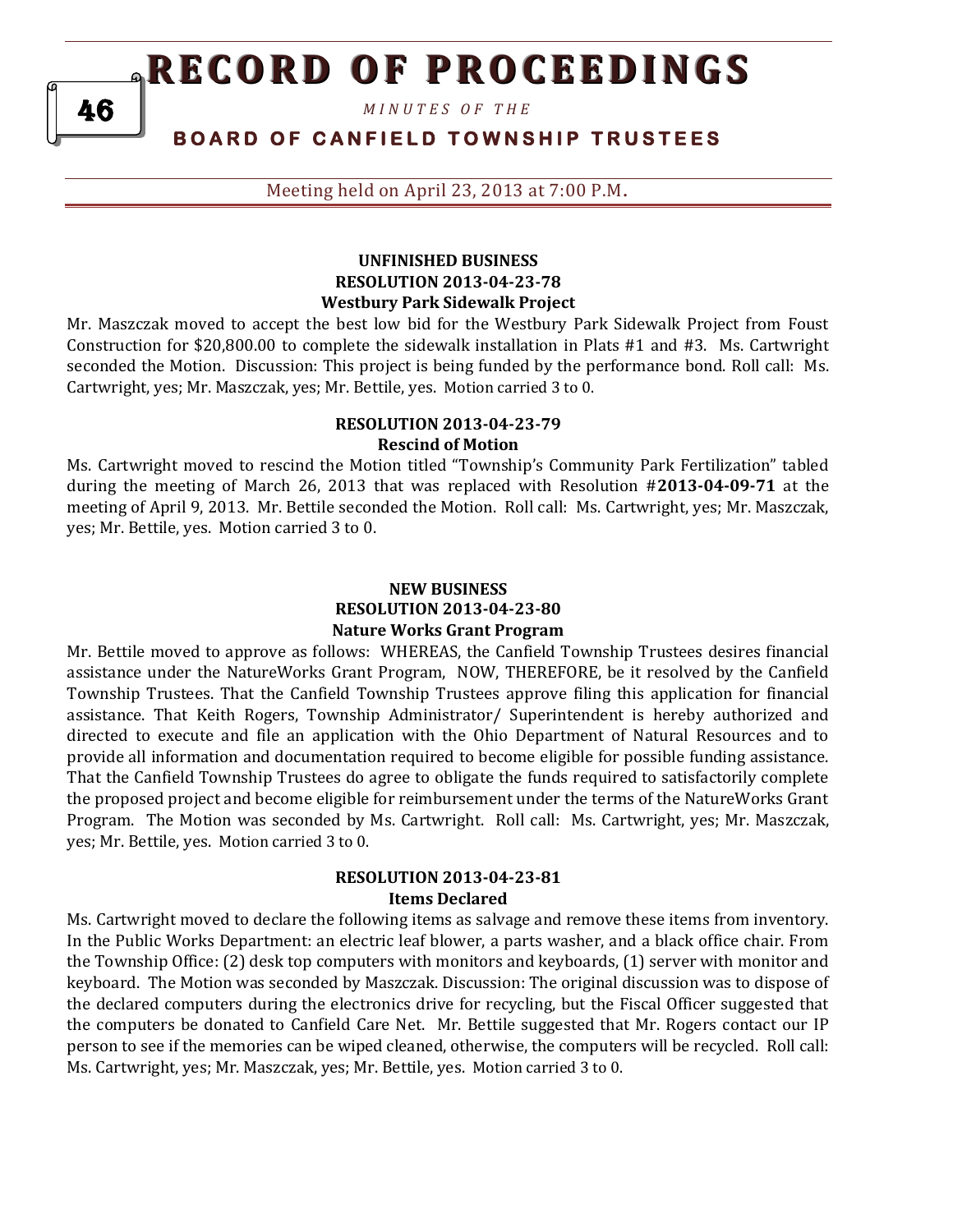*M I N U T E S O F T H E* 

**BOARD OF CANFIELD TOWNSHIP TRUSTEES** 

Meeting held on April 23, 2013 at 7:00 P.M**.**

#### **RESOLUTION 2013-04-23-82 Change Order Indian Run Phase V**

Mr. Maszczak moved to accept the change order submitted by ms consultants for the Eclipse Company to replace the original plan quantity of 737 sapling trees with (10) 5'–6' tall willow trees for the Indian Run Phase V Project. The Motion was seconded by Mr. Bettile. Discussion: The specification for this line item for the project is to plant 737 sapling trees with the hope of 30% surviving. The tree replacement for the larger willow trees will assist in the restoration of the site. Roll call: Ms. Cartwright, yes; Mr. Maszczak, yes; Mr. Bettile, yes. Motion carried 3 to 0.

#### **RESOLUTION 2013-04-23-83**

#### **Donation War Vet Museum**

Ms. Cartwright moved to donate \$1,020.00 to the War Vet Museum for the parking lot improvements. The Motion was seconded by Mr. Bettile. Roll call: Ms. Cartwright, yes; Mr. Maszczak, yes; Mr. Bettile, yes. Motion carried 3 to 0.

#### **RESOLUTION 2013-04-23-84**

#### **Dean Hill Cemetery and Township Hall Parking Improvements**

Ms. Cartwright moved to accept the best low bid from the Driveway Company to clean and seal the parking areas for Dean Hill Cemetery and the Township Hall at a cost not to exceed \$1,900.00. The Motion was seconded by Mr. Maszczak. Discussion: This work will be completed before Memorial Day. Roll call: Ms. Cartwright, yes; Mr. Maszczak, yes; Mr. Bettile, yes. Motion carried 3 to 0.

#### **RESOLUTION 2013-04-23-85 2013 Resurfacing Program**

Mr. Maszczak moved to proceed with the Township's 2013 Resurfacing Program comprised of St. Ursula Drive, Garda Lane, St. Rosario Drive, St. Angela Place, Revere Run, Canfield Township Public Works and Fire Station number two on Messerly Road, Dorado Beach from Shields Road to Villa Rosa in conjunction with both Austintown and Boardman Township's resurfacing program. The Motion was seconded by Ms. Cartwright. Roll call: Ms. Cartwright, yes; Mr. Maszczak, yes; Mr. Bettile, yes. Motion carried 3 to 0.

### **RESOLUTION 2013-04-23-86**

#### **Purchase Order**

Mr. Bettile moved to approve purchase orders PO 38-2013 – PO 41-2013 for the total amount of \$26,742.50 for the purpose of encumbering the funds of the Township. The Motion was seconded by Ms. Cartwright. Roll call: Ms. Cartwright, yes; Mr. Maszczak, yes; Mr. Bettile, yes. Motion carried 3 to 0.

#### **RESOLUTION 2013-04-24-87 Warrant Payments**

Mr. Maszczak moved to approve Warrants #8732 thru #8759 including electronic payments #82-2013 thru #94-2013 in the grand total of \$65,064.64 as general & payroll obligations of the Township. The Motion was seconded by Mr. Bettile. Roll call: Ms. Cartwright, yes; Mr. Maszczak, yes; Mr. Bettile, yes. Motion carried 3 to 0.